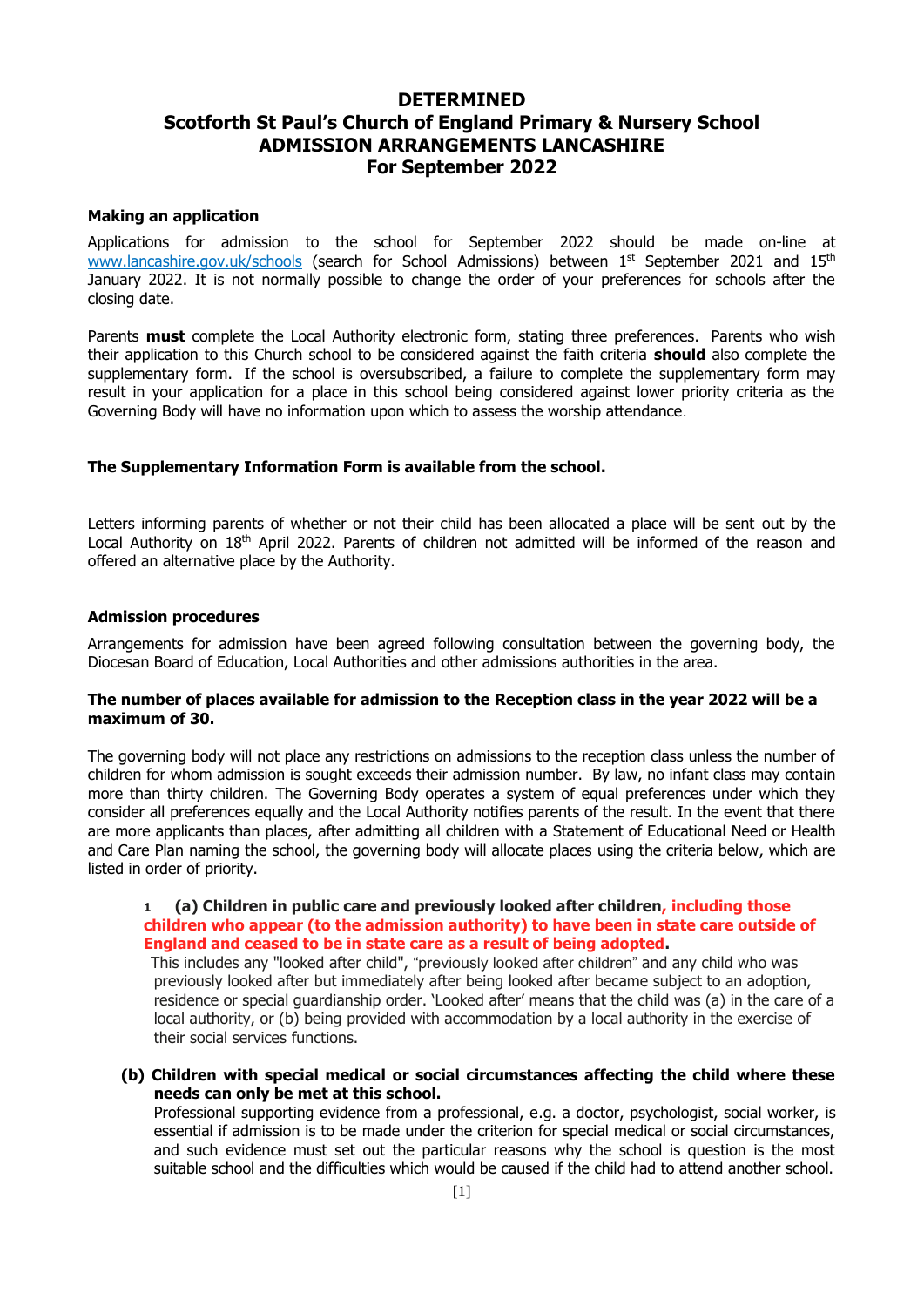**2. Children who have a sibling attending the school on the date of application and on the date of admission**.

Siblings include step, half, foster, adopted brothers and sisters living at the same address.

**3. Children with a parent/guardian worshipping in a church in full membership of Churches Together in England or the Evangelical Alliance or the North West Partnership or the Global Horizons network to a maximum of 10.** 

"Parental worshipping" is normally taken to mean a minimum of 18 times a year attendance at church at public worship for over at least 1 years leading up to the  $1<sup>st</sup>$  September 2021. The governors will request confirmation of this from the relevant member of the clergy or church officer. The lists of Churches can be found on the Churches Together in England website at cte.org.uk, and for the Evangelical Alliance at eauk.org, for Global Horizons at global-horizons.org and for North West Partnership at northwestpartnership.com; lists are taken as on  $1<sup>st</sup>$  September 2021. Churches in membership of the equivalent bodies to CTE in Northern Ireland, Scotland and Wales are equally accepted.

In the event that during the period specified for attendance at worship the churches have been closed for public worship and have not provided alternative premises for that worship, the requirements of these admissions arrangements in relation to attendance will only apply to the period when the churches have been available for public worship.

**4. Children with parent/guardian who lives in the ecclesiastical parish of Scotforth St. Paul's or civil parish of Scotforth.**

A map showing the boundaries is available in school.

## **5. Other children.**

#### **Tie break**

Where there are more applicants for the available places within a category, then the distance between the Ordnance Survey address points for the school and the home measured in a straight line will be used as the final determining factor, nearer addresses having priority over more distant ones. This address point is within the body of the property and usually located at its centre. Where two addresses have the same distance, or the cut-off point is for addresses within the same building, then the Local Authority's system of a random draw will determine which address(es) receive the offer(s).

#### **Admissions information:**

In 2021, there were 141

#### **Late applications for admission**

Where there are extenuating circumstances for an application being received after the last date for applications, and it is before the governors have established their list of pupils to be admitted, then it will be considered alongside all the others.

Otherwise, applications which are received after the last date will be considered after all the others, and placed on the waiting list in order according to the criteria.

### **Waiting list**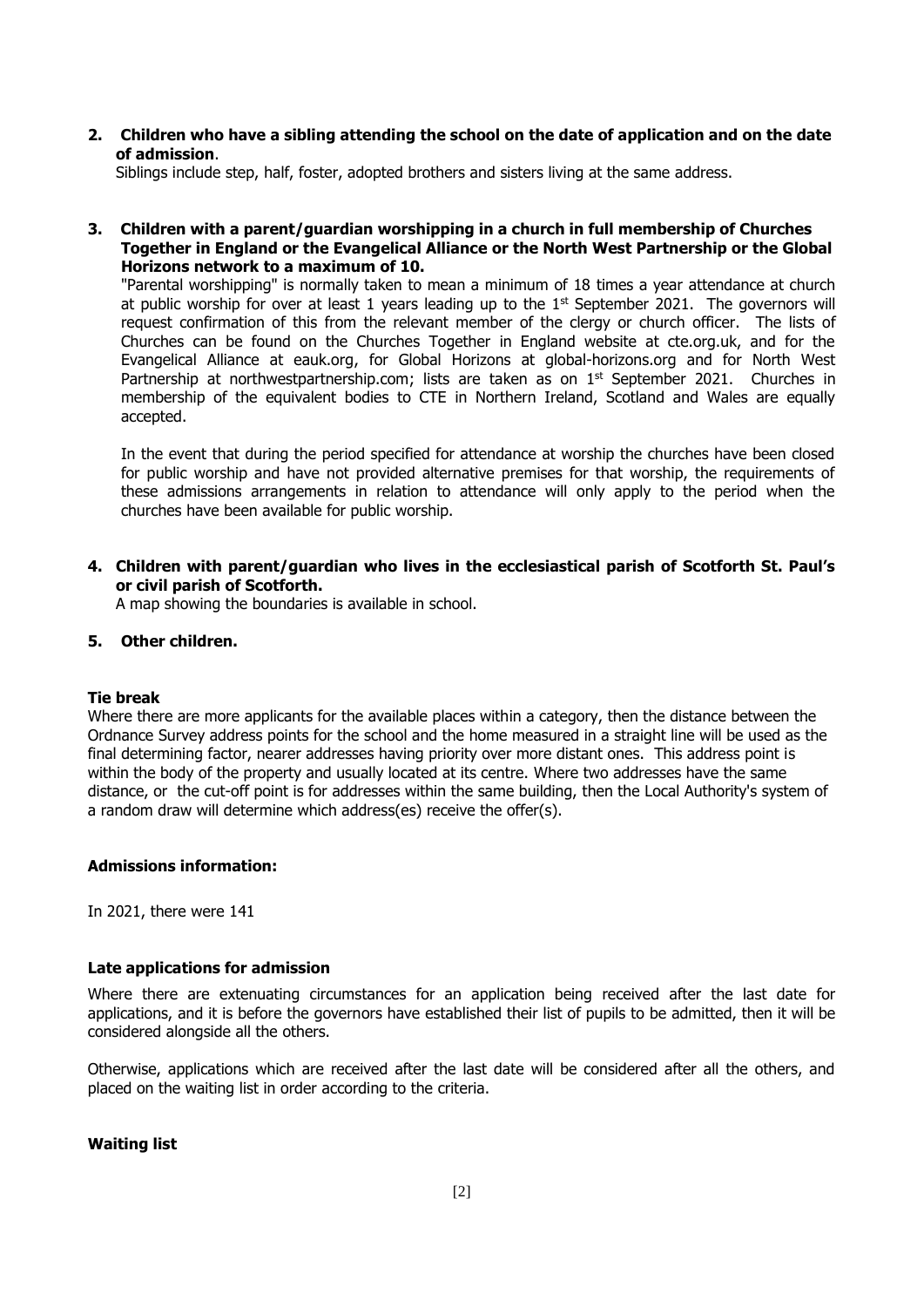Where we have more applications than places, the admissions criteria will be used. Children who are not admitted will have their name placed on a waiting list. The names on this waiting list will be in the order resulting from the application of the admissions criteria. Since the date of application cannot be a criterion for the order of names on the waiting list, late applicants for the school will be slotted into the order according to the extent to which they meet the criteria. Thus it is possible that a child who moves into the area later to have a higher priority than one who has been on the waiting list for some time. If a place becomes available within the admission number, the child whose name is at the top of the list will be offered a place. This is not dependent on whether an appeal has been submitted.

This waiting list will operate up until  $31<sup>st</sup>$  December 2022.

#### **Address of pupil**

The address used on the school's admission form must be the current one at the time of application, i.e. the family's main residence. If the address changes subsequently, the parents should notify the school. Where the parents live at different addresses, and there is shared parenting, the address used will normally be the one where the child wakes up for the majority of Monday to Friday mornings. If there is any doubt about this, then the address of the Child Benefit recipient will be used. Parents may be asked to show evidence of the claim that is being made for the address, e.g. identity cards of various sorts showing the child's address as the one claimed. Where there is dispute about the correct address to use, the governors reserve the right to make enquiries of any relevant third parties, e.g. the child's GP, Council Tax Office, Electoral Registration Officer, utilities provider. For children of UK Service personnel and other Crown Servants returning to the area proof of the posting is all that is required.

#### **Non-routine or in-year admissions**

It sometimes happens that a child needs to change school other than at the "normal" time; such admissions are known as non-routine or in-year admissions. Parents wishing their child to attend this school should arrange to visit the school. They will be provided with an application form once they have a definite local address. If there is a place in the appropriate class, then the governors will arrange for the admission to take place. If there is no place, then the admissions committee will consider the application and information about how to appeal against the refusal will be provided. Appeals for children moving into the area will not be considered until there is evidence of a permanent address, e.g. exchange of contracts or tenancy agreement with rent book.

Please note that you cannot re-apply for a place at a school within the same school year unless there has been relevant, significant and material change in the family circumstances.

#### **Appeals for routine admissions**

Where the governors are unable to offer a place because the school is over subscribed, parents have the right to appeal to an independent admission appeal panel, set up under the School Standards and Framework Act, 1998, as amended by the Education Act, 2002. **Parents should notify the clerk to the governors at the school by 2<sup>nd</sup> May 2022.** Parents will have the opportunity to submit their case to the panel in writing and also to attend in order to present their case. **You will normally receive 14 days' notice of the place and time of the hearing.**

Appeals which are received after the deadline will be slotted into the schedule where this is possible. There is no guarantee that this will happen and late appeals may be heard after the stipulated date at a second round of hearings. The schedule is subject to change depending upon the availability of appeal panel members, clerks, venues and the number of appeals for each school (which will vary year on year).

Please note that this right of appeal against the governors' decision does not prevent you from making an appeal in respect of any other school.

#### **Fraudulent applications**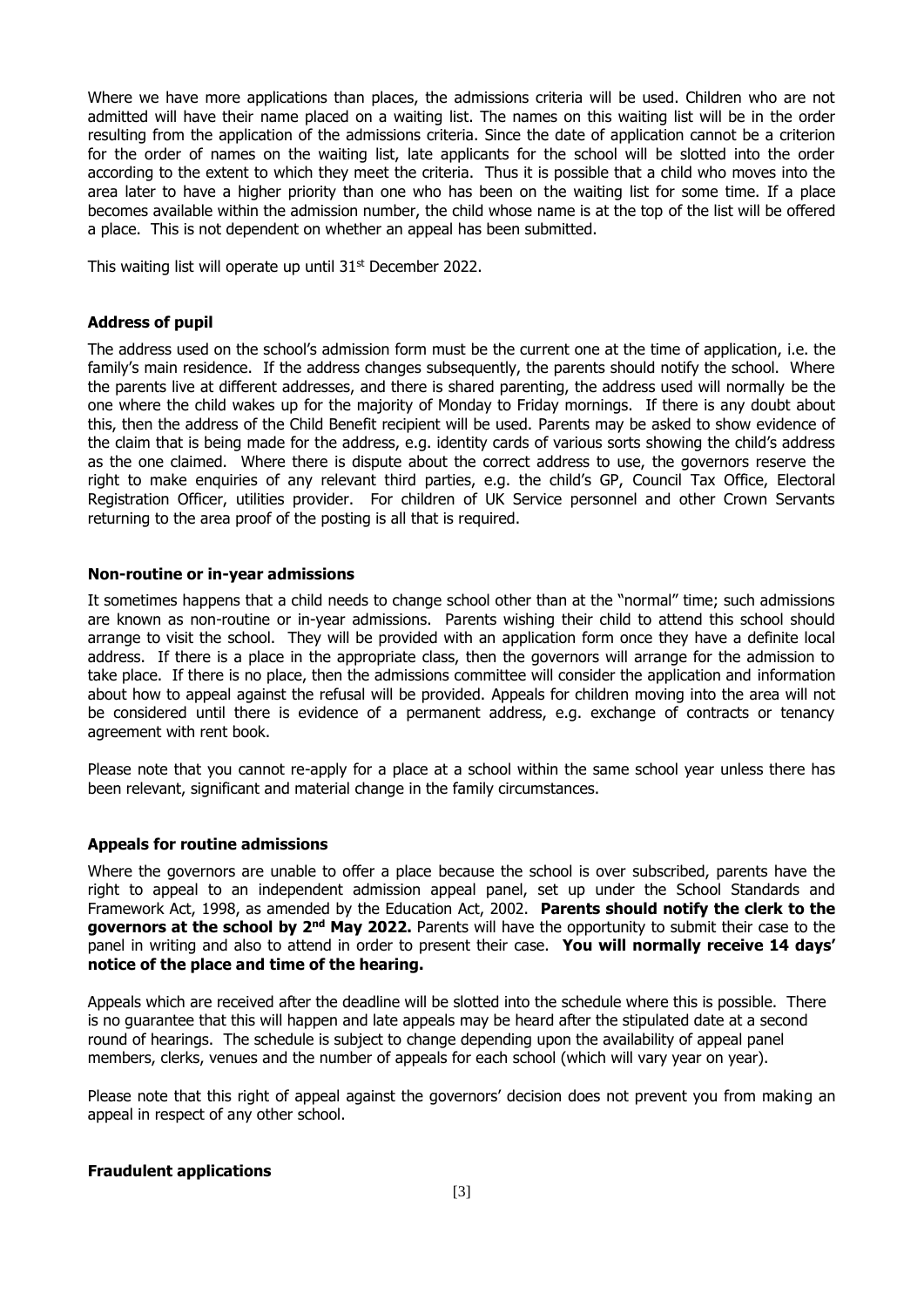Where the governing body discovers that a child has been awarded a place as the result of an intentionally misleading application from a parent (for example a false claim to residence in the catchment area or of involvement in a place of worship) which effectively denies a place to a child with a stronger claim, then the governing body is required to withdraw the offer of a place. The application will be considered afresh and a right of appeal offered if a place is refused.

## **Deferred admission**

If your child is due to start school during the next academic year, it is important that you apply for a place for September. If your child's fifth birthday is between the months of September and December, then, if you wish it, admission may be deferred until January; if it is between January and April, then admission may be deferred until the start of the summer term though it is likely to be in your child's interest to start no later than January. You may also request that your child attend school part time until he/she reaches his/her fifth birthday.

## **Admission of children outside of their normal age group**

Parents may seek a place for their child outside of their normal age group, for example, if a child is gifted and talented or has experienced problems such as ill health. In addition, the parents of a summer born child<sup>1</sup> may choose not to send that child to school until the September following their fifth birthday and may request that they are admitted out of their normal age group – to reception rather than year 1. Admission Authorities **must** make clear in their admission arrangements the process for requesting admission out of the normal age group.

Admission authorities **must** make decisions on the basis of the circumstances of each case and in the best interests of the child concerned. This will include taking account of the parent's views; information about the child's academic, social and emotional development; where relevant, their medical history and the views of a medical professional; whether they have previously been educated out of their normal age group; and whether they may naturally have fallen into a lower age group if it were not for being born prematurely. They **must** also take into account the views of the head teacher of the school concerned. When informing a parent of their decision on the year group the child should be admitted to, the admission authority **must** set out clearly the reasons for their decision.

Where an admission authority agrees to a parents' request for their child to be admitted out of their normal age group and. As a consequence of that decision, the child will be admitted to a relevant age group (ie the age group to which pupils are normally admitted to the school) the local authority and admission authority **must** process the application as part of the main admissions round, unless the parental request is made too late for this to be possible, and on the basis of their determined admission arrangements only, including the application oversubscription criteria where applicable. They **must** not give the application lower priority on the basis that the child is being admitted out of their normal age group. Parents have a statutory right to appeal against refusal of a place at a school for which they have applied. This right does not apply if they are offered a place at the school but it is not in their preferred age group.

#### **Twins, etc**

Where there are twins, etc wanting admission and there is only a single place left within the admission number, then the governing body will exercise as much flexibility as possible within the requirements of infant class sizes. In exceptional circumstances cases we are now able to offer places for both twins and all triplets, even when this means breaching infant class size limits.

<sup>-</sup><sup>1</sup> The term summer born children relates to all children born from 1April to 31 August. These children reach compulsory school age on 31August following their fifth ( or on their fifth birthday if it falls on 31 August) It is likely that most requests for summer born children admitted out of their normal age group will come from parents of children born in the later summer months or those born prematurely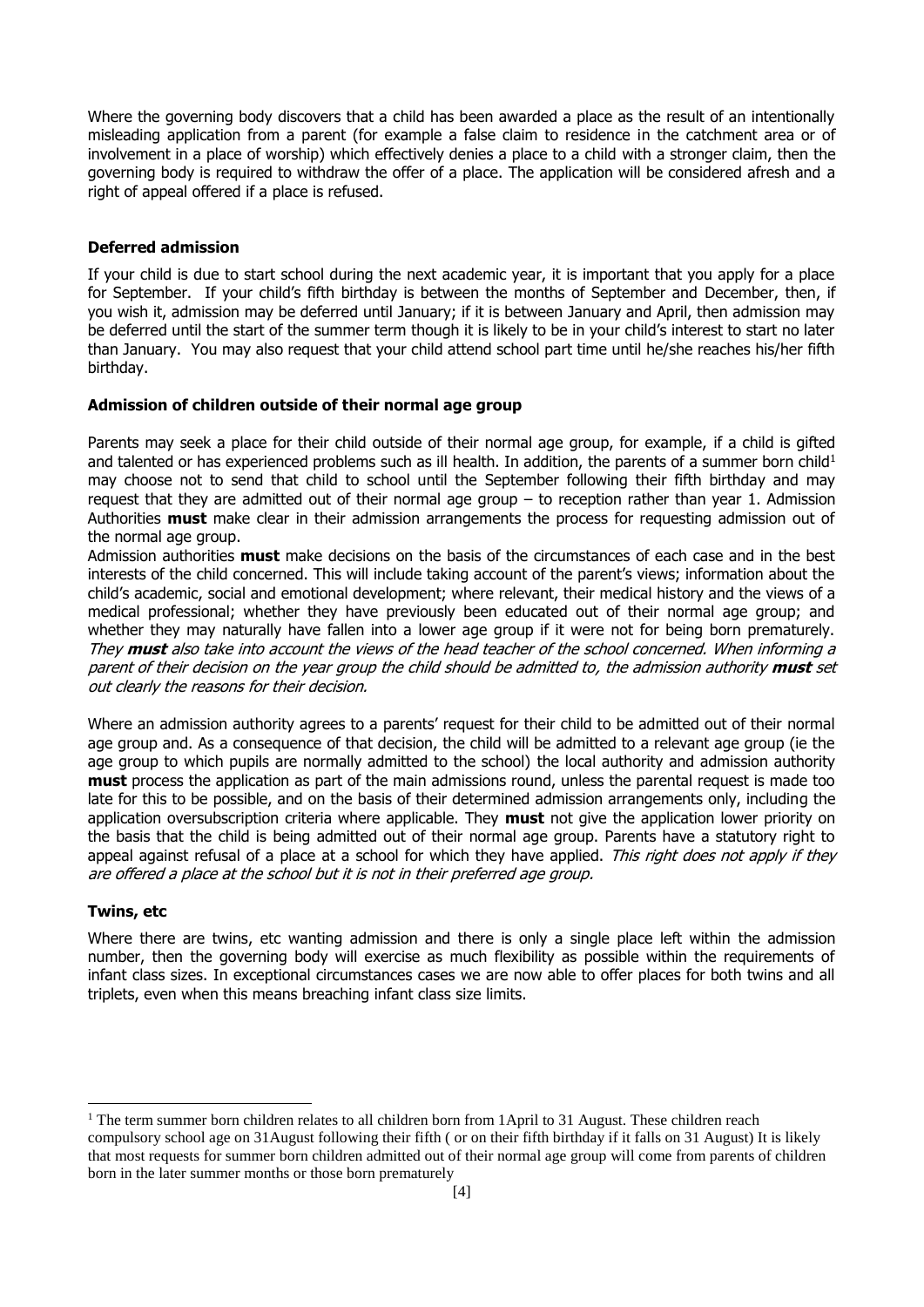# **Diocesan Supplementary Information Form Admission to primary school, 2022**

# **Scotforth St Paul's Church of England Primary & Nursery School**

| <b>Name of child:</b>                                                    |
|--------------------------------------------------------------------------|
| SurnameChristian names                                                   |
|                                                                          |
|                                                                          |
|                                                                          |
|                                                                          |
|                                                                          |
|                                                                          |
| Contact telephone number                                                 |
| If you are applying to this school on faith grounds, please complete the |
| following sections:                                                      |
| <b>Place of worship</b> one of parents / guardians regularly attends:    |
|                                                                          |
|                                                                          |
|                                                                          |
| Name of vicar / priest / minister / faith leader / church officer:       |
|                                                                          |
|                                                                          |
|                                                                          |
|                                                                          |
|                                                                          |

**Your faith leader will be contacted in order to provide the information.**

Return this form to the school before 15<sup>th</sup> January 2022.